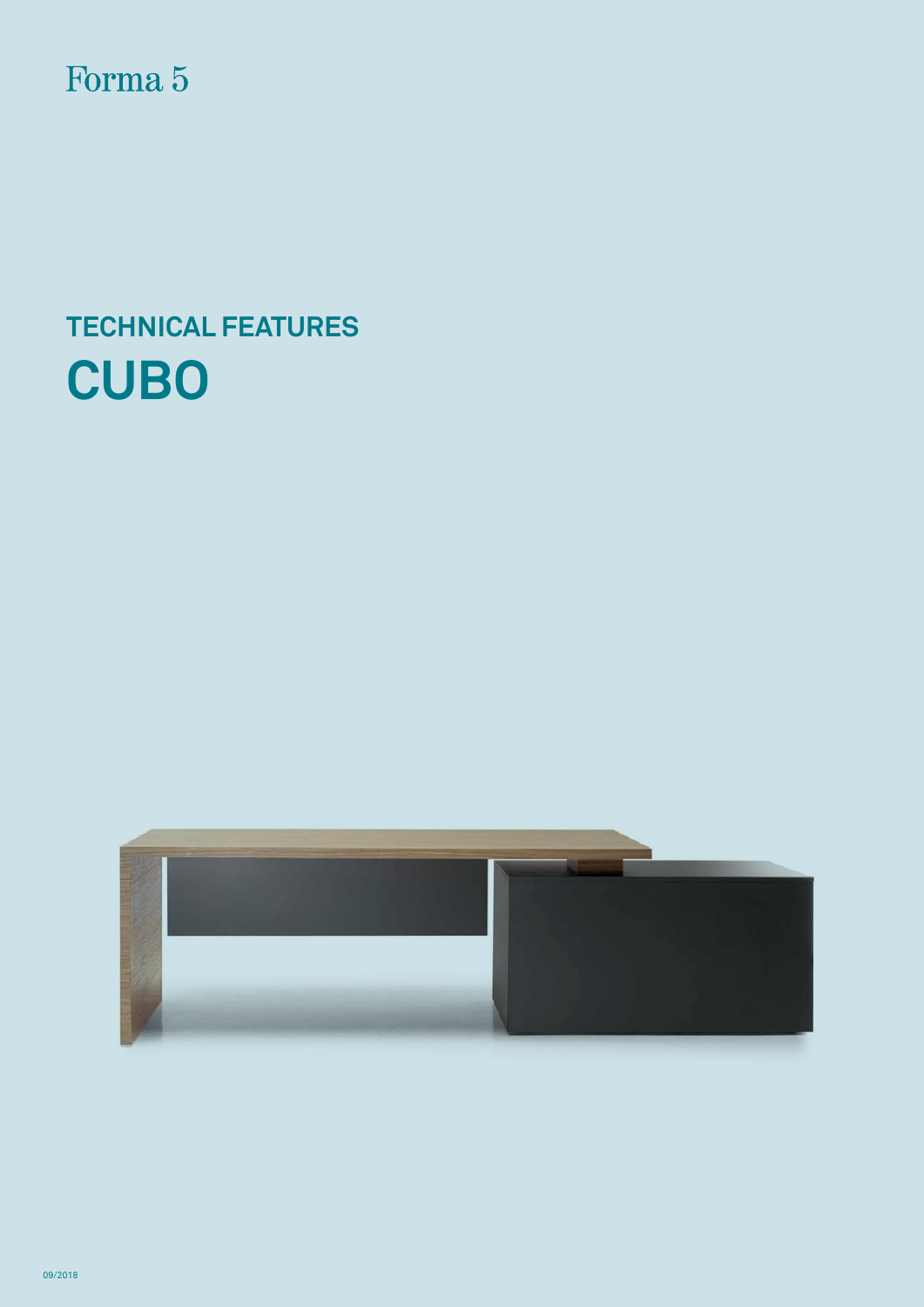

### DIMENSIONS

| Width  | 200 / 180 cm    |  |
|--------|-----------------|--|
| Depth  | $90 \text{ cm}$ |  |
| Height | 74 cm           |  |

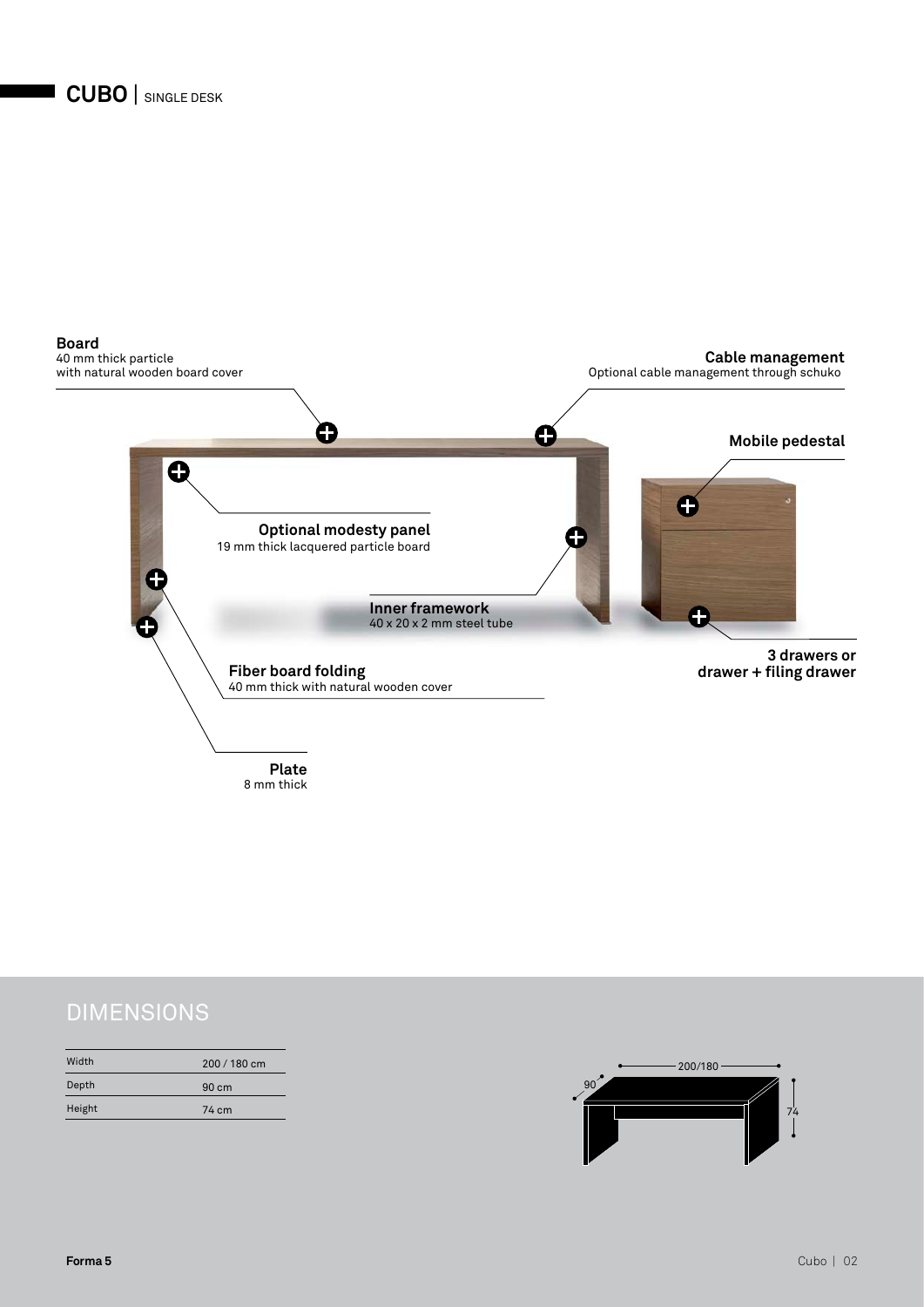

### DIMENSIONS

| Width               | 200 / 180 cm    |
|---------------------|-----------------|
| Depth               | $90 \text{ cm}$ |
| Width (return desk) | $60 \text{ cm}$ |
| Depth (return desk) | 190 cm          |
| Height              | 74 cm           |

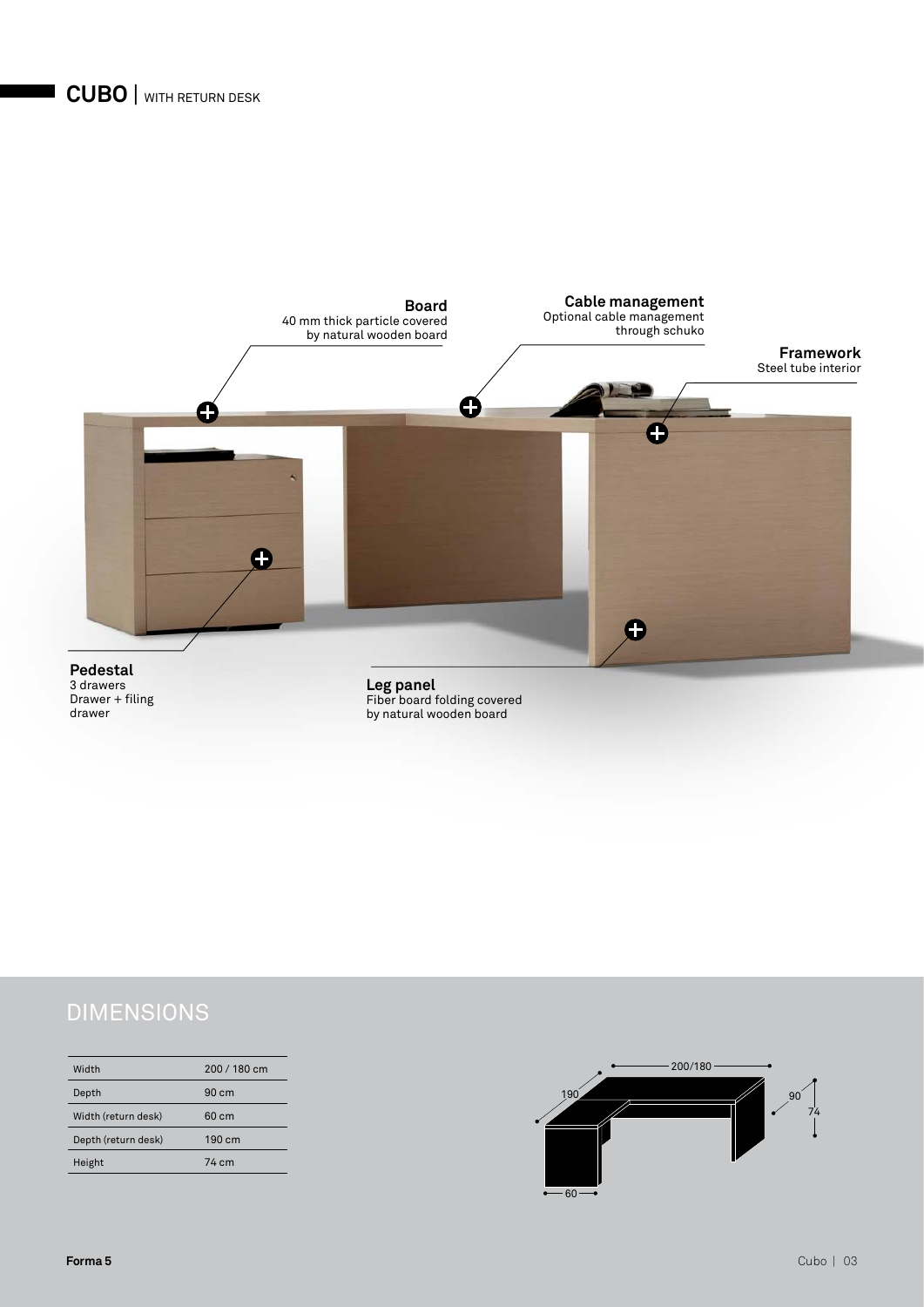

40 mm thick fiber. Natural wooden board covered **drawer + filing drawer** Plumier

### DIMENSIONS

| Width (desk)                    | 200/180 cm      |
|---------------------------------|-----------------|
| Width (desk + double pedestal)  | 270 / 250 cm    |
| Depth (desk)                    | $90 \text{ cm}$ |
| Depth (Cabinet-double pedestal) | 72 cm           |
| Height (desk / cabinet)         | $74/60$ cm      |
|                                 |                 |

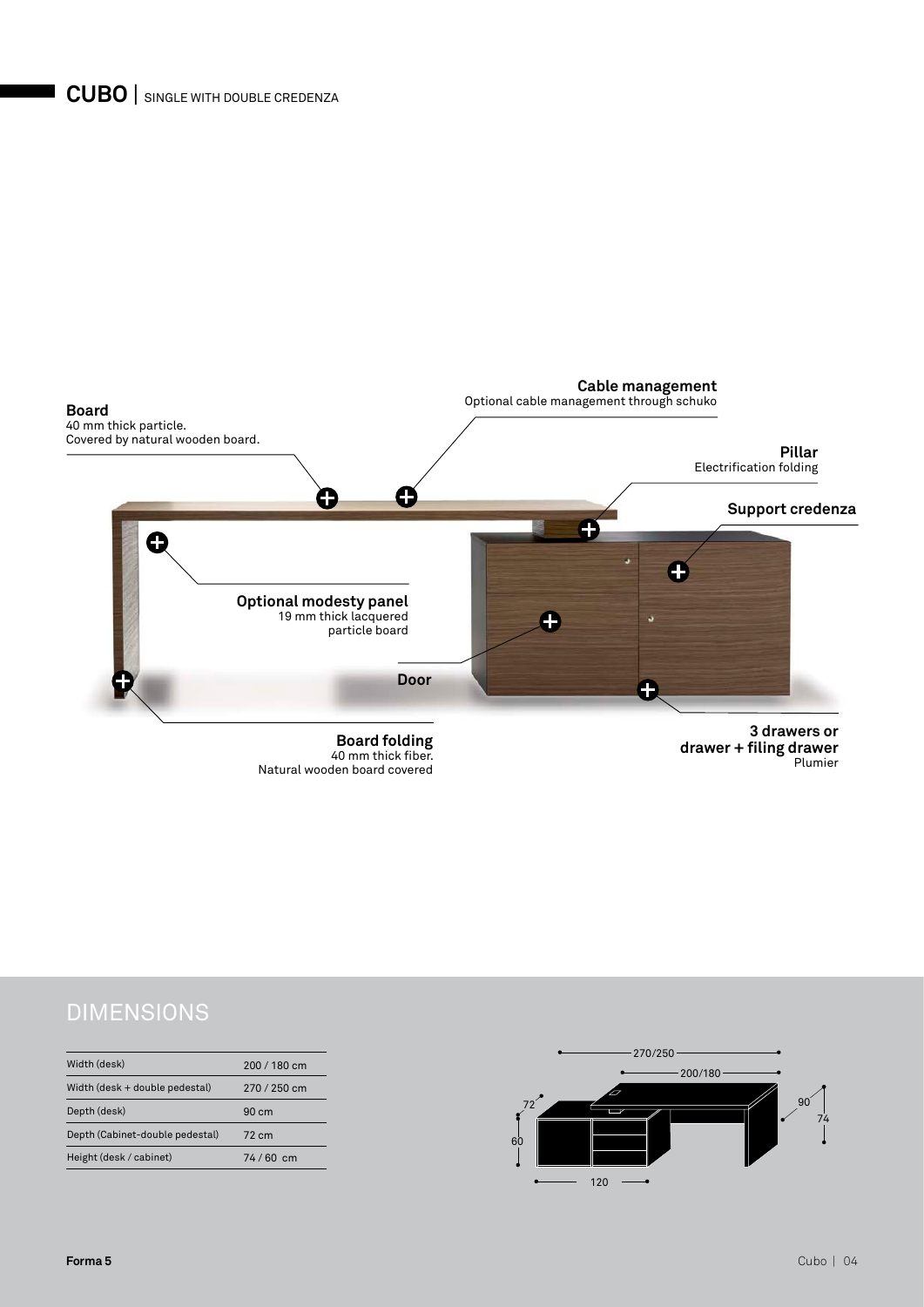#### **TOP**

40 mm thick particle board, covered with open pore natural wooden sheet. Wooden edges. Varnish ed through ultraviolet curing rollers. Surface treated by spray with an UV water based product. 100% ecologic. Optional cable management through schuko.

#### **PEDESTAL**

40 mm thick fiber board folding structure. The board is covered with natural wooden sheet. Varnished through ultraviolet curing rollers. Surface treated by spray with an UV water based product. 100% ecologic. The pedestal hides the inner metal structure and includes 8 mm steel crowns.

#### **METAL FRAMEWORK**

40 x 20 x 2 mm steel tube. Structure hidden inside the leg panel and fixed to the lower side of the top, providing strength to the set.

#### **MODESTY PANEL**

19 mm thick lacquered particle board. Fixed to the framwork through steel frames. It hangs from the top without touching the leg panels. In the case of choosing the desk with credenza support, there is a shorter dimension of modesty panel.

#### **SUPPORT CREDENZA**

Two undivisable modules with lacquered frame and wooden sheet fronts. 2 options: 3 drawers and door or drawer, file drawer and door. Leveling from inside. A varnished wooden sheet pillar supports the top. With schuko, the cables are managed from the interior of the cabinet. These cables get outside from the opposite side of the cabinet. Pencil tray included.

#### **CABLE MANAGEMENT**

The Cubo program has several electrification solutions:

**1. As for the accessibility, we highlight two possibilities:**

- Schuko: aluminium extrusion piece which gives access to the installation through a rectangular area of 360 x 120 mm practiced in the desk. You have several options for positioning the desk if necessary. Same finishes as the framework.

- Brushed aluminum desk grommets: 80 mm. In the back side of the credenza.

#### **2. Vertical electrification:**

- Cable management through the pedestal cabinet.

- The vertical column fixed to the base desktop drives cables to the floor.







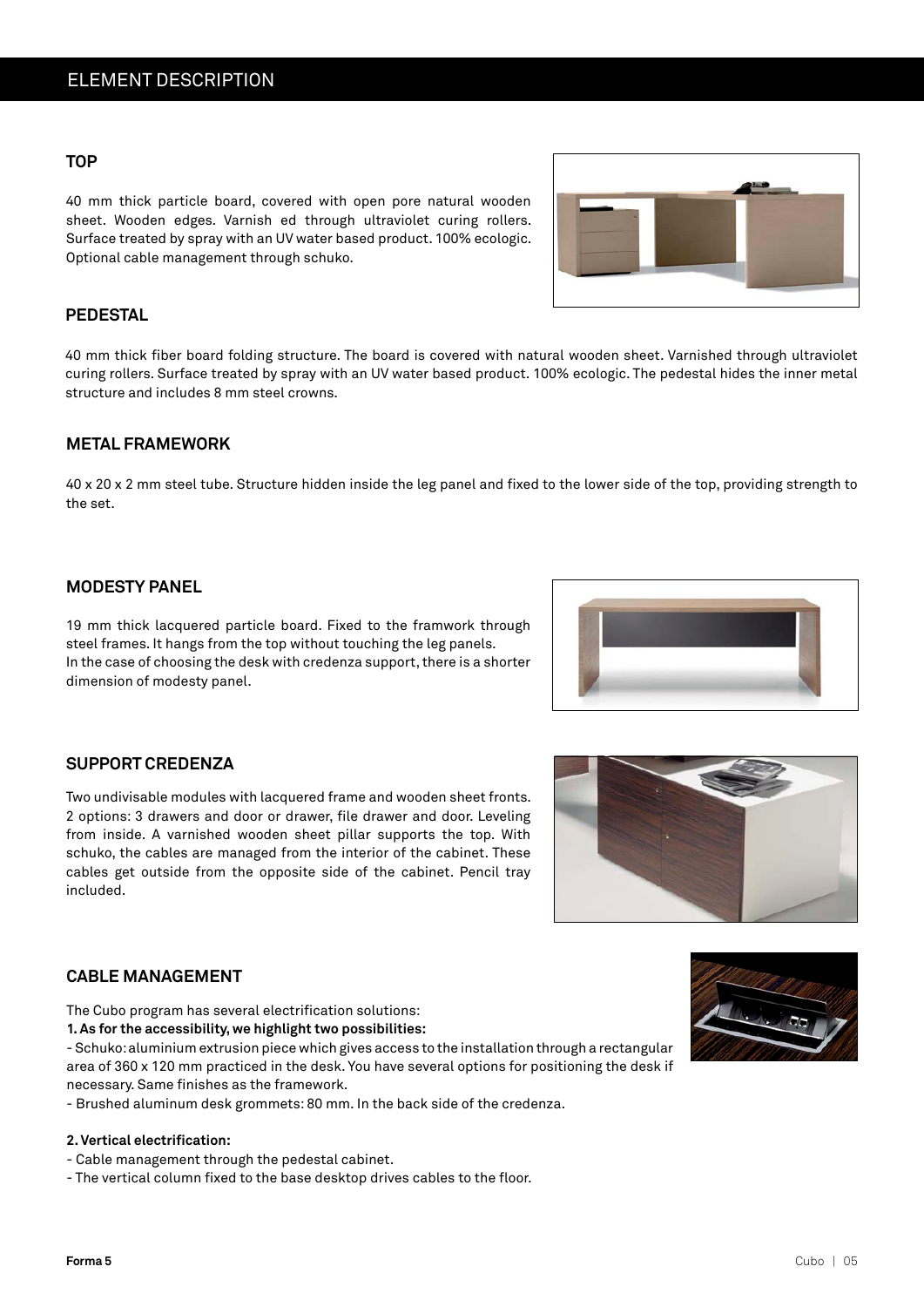

Life Cycle Analysis **CUBO Program**



| <b>RAW MATERIALS</b> |           |      |  |
|----------------------|-----------|------|--|
| <b>Raw Material</b>  | Κg        | ℅    |  |
| <b>Steel</b>         | 13,74 Kg  | 8 %  |  |
| Plastic              | 1,72 Kg   | 1%   |  |
| Wood                 | 156,38 Kg | 91 % |  |

% Recycled material= 68% % Recyclable materials= 99,8%

## **Ecodesign**

Results reached during the life cycle stages



**MATERIALS**

**Wood** 70% of the wood material is recycled, has PEFC/FSC and complies within the E1 standard.

**Steel** 15%-99% recycled material.

**Paintings** Podwer painting without COV emissions

**Packings** 100% recyclable with inks with no solvents.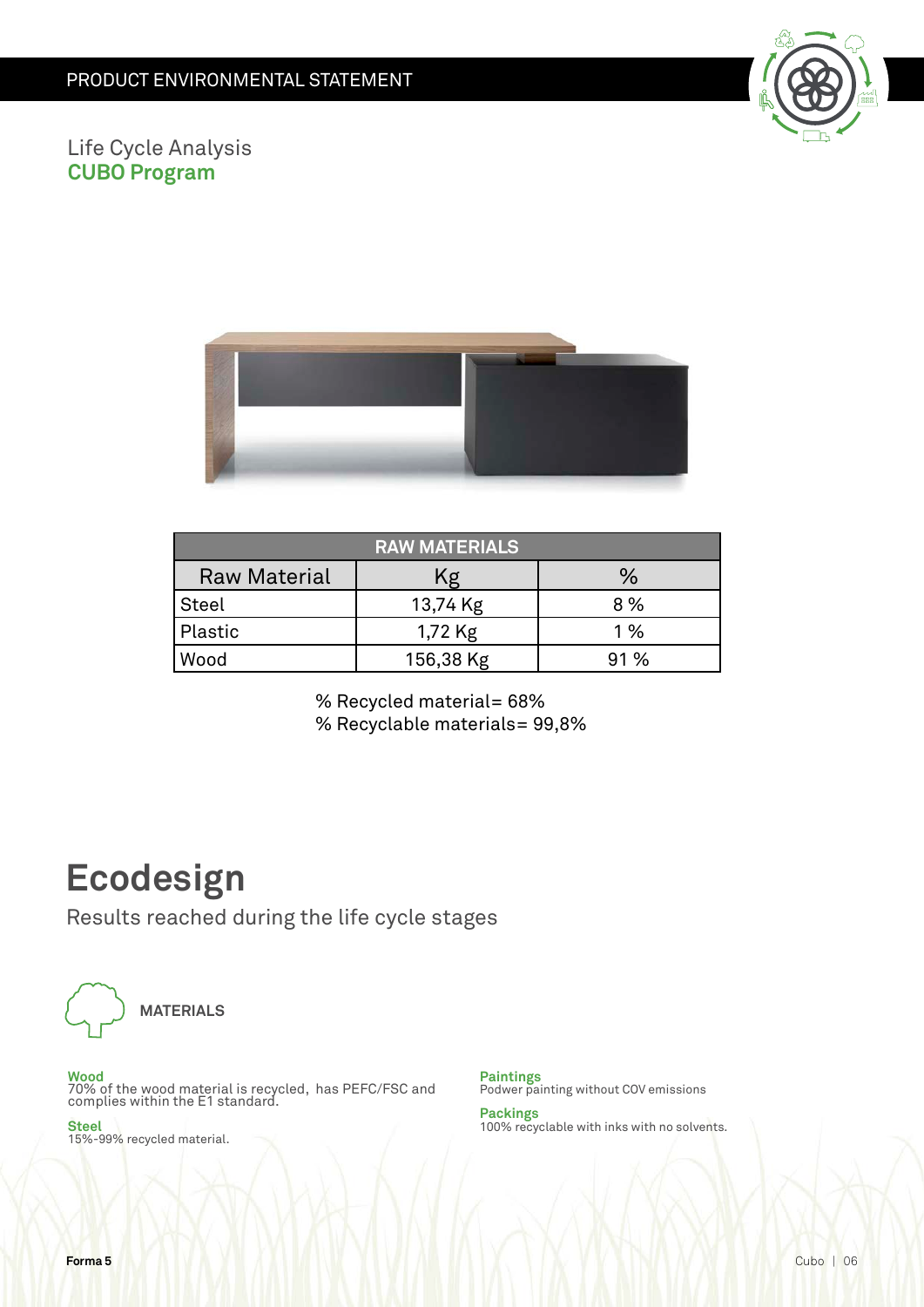

#### **PRODUCTION**

**Raw materials use optimization**  Board, upholstery and steel tubes cut.

**Renewable energies use** reducing the CO2 emissions. (Photovoltaic pannels)

**Energy saving measures** in all production process

**COV global emission reduction** of the production processes by 70%. **Podwer painting** ecovery of 93% of the non deposited painting

**Glue removal from the upholstery The facilities**  have an internal sewage for liquid waste.

**Green points**  at the factory

**100% waste recycling**  at production process ans dangerous waste special treatment.



**Cardboard use opmitization** of the packings

**Cardboard and packing materials use reduction**

**Flat packings and small bulks** to optimize the space.

**Solid waste compacter** which reduces transport and emissions. **Light volumes and weights**

**Transport fleet renewal**  reducing by 28% the fuel consumption.

**Suppliers area reduction** Local market power and less pollution at transport.



**Easy maintenance and cleaning** without solvents.

**Forma 5 guarantee**

**The highest quality** for materials to provide a 10 year average life of the product. **Useful life optimization** of the product due to a standarized and modular design.

**The boards** with no E1 particle emission.



**Easy unpacking** for the recyclability or compound reuse.

**Piece standarization** for the use.

**Recycled materials used for products (% recyclability):** Wood is 100% recyclable. Steel is 100% recyclable.

**With no air or water pollution** while removing waste.

**Returnable, recyclable and reusable packing Product recyclability 99,8 %**